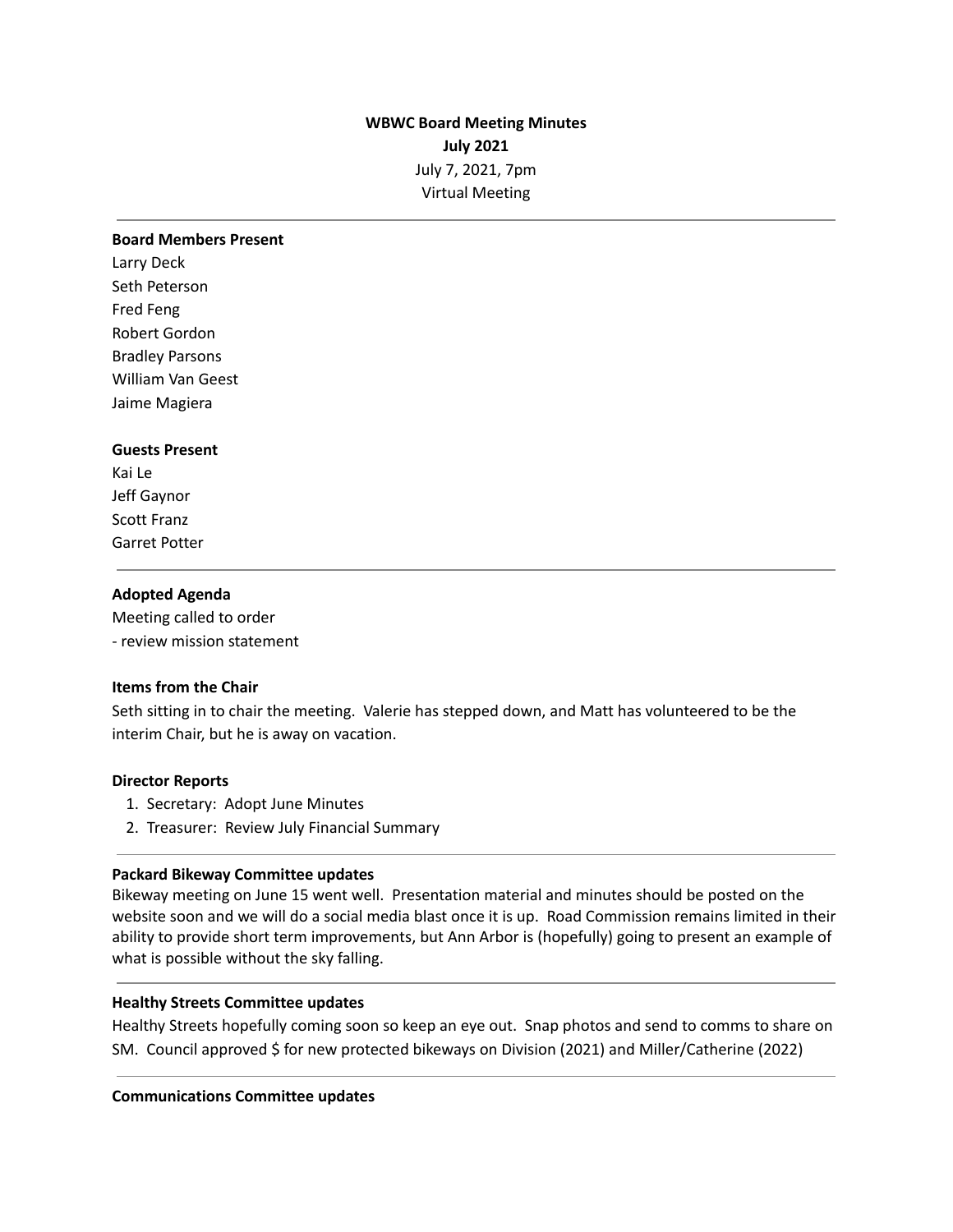William is departing officially Aug 1. Need to establish who will lead messaging and who will lead comms coordination (these may be two separate folks). Messaging should be board member, coordination can be volunteer. Should have a meeting regarding this in the next month.

### **Public Outreach Committee updates**

Name change to proceed, but back-burnering it for now due to limited human resources. Will need to adjust/update articles of incorporation with the state as part of this (among other things TBD). Board members should review the logo concept doc and consider what the parameters for a new/revised logo might be. The discussion will continue, but the original concept of executing in September is no longer possible.

### **Volunteer Recruitment updates**

Still have some folks who are interested with some limited time to give, though no specific takers just yet. Getting some folks from Ypsilanti and /or the townships should be a priority and a social media call-out in the fall might be a good way to find some folks. Important to find some folks who want to are able to take initiative/lead. Folks who are angry about the state of things (or excited about new initiatives) would make good candidates.

# **Closing a lane on Huron River Drive**

Larry spoke to efforts with Roy Townsend to close a lane on HRD (and have one-way motor vehicle traffic only) to provide better and safer connectivity for bikers and walkers on the B2B. Upcoming meeting to discuss on Monday, July 12 @3pm (at Barton parking lot). Currently planning to attend are Roy, Larry, Seth, Matt, Erica Briggs, and Lisa Disch.

# **Pump Track Initiative**

Garret Potter presented the efforts of his group to improve the bike park at Bandemer(est. 2009) as well as establishing a new pump track at Leslie Park. He is working with the city to improve the awareness of and support for these facilities. His group has also volunteered to maintain and improve existing facilities. WBWC is happy to provide support for initiative with the city as well as getting the word out on social media.

# **NSF Bike Safety Research**

Fred presented a new bike safety research proposal he is submitting to the National Science Foundation. The board voted in favor of providing a letter of support. Fred will follow-up with Matt who will sign support letter as WBWC chair.

### **HVG Trash Talk Tour**

Jaime presented an event that the Huron Valle Group of the Sierra Club is running regarding recycling by local businesses/organizations. He is looking for input from the board to provide (low-stress) walkable and bikeable routes between event locations. Larry and Seth agreed to provide the best routes that they were aware of. If Matt could present this information on a map that would be great. Jaime will follow up with him.

### **Meeting Updates:**